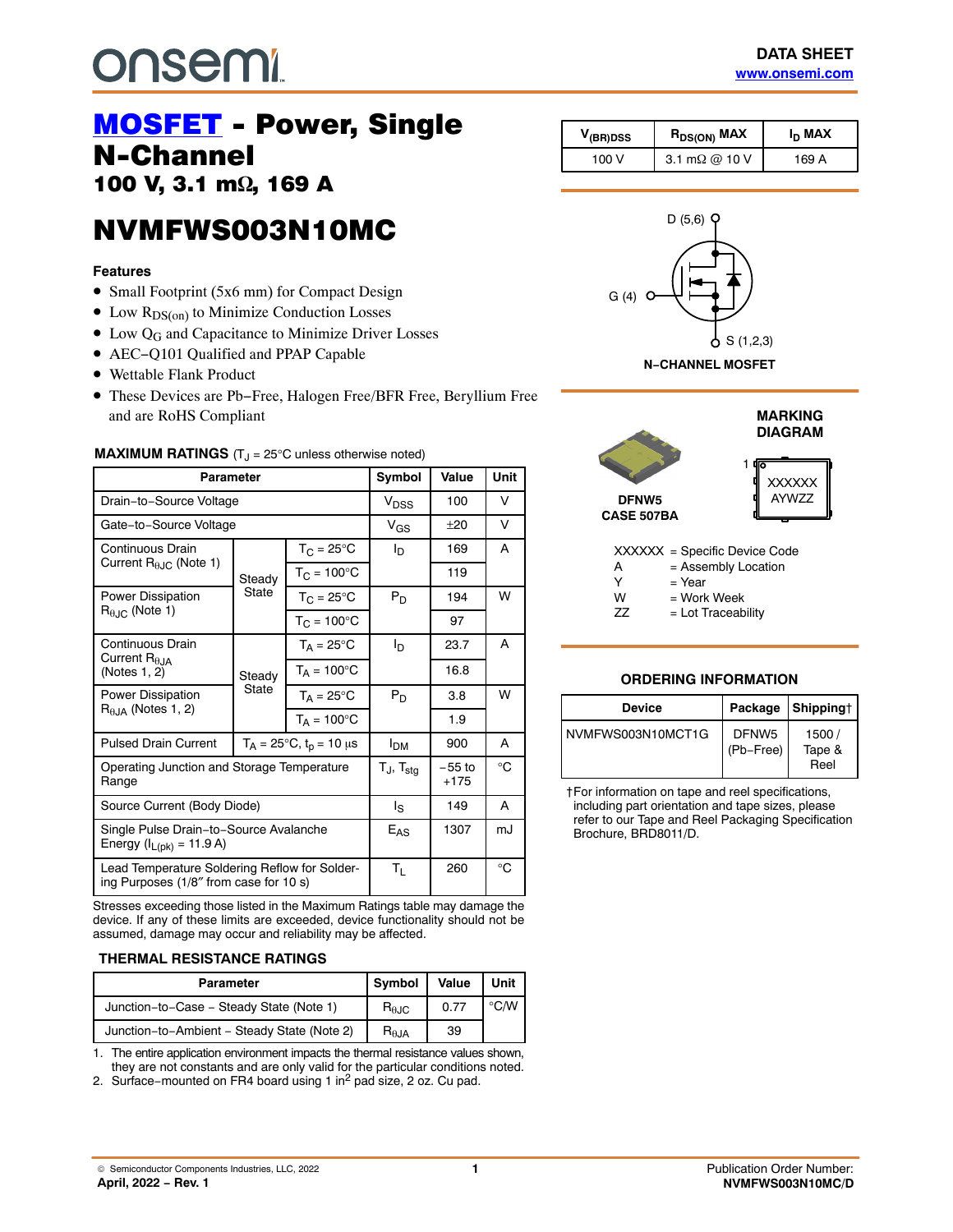#### **ELECTRICAL CHARACTERISTICS** (T<sub>J</sub> = 25°C unless otherwise specified)

| <b>Parameter</b>                                                    | Symbol                     | <b>Test Condition</b>                                                          |                     | Min            | <b>Typ</b> | Max          | Unit      |
|---------------------------------------------------------------------|----------------------------|--------------------------------------------------------------------------------|---------------------|----------------|------------|--------------|-----------|
| <b>OFF CHARACTERISTICS</b>                                          |                            |                                                                                |                     |                |            |              |           |
| Drain-to-Source Breakdown Voltage                                   | $V_{(BR)DSS}$              | $V_{GS} = 0 V, I_D = 250 \mu A$                                                |                     | 100            |            |              | V         |
| Drain-to-Source Breakdown Voltage<br><b>Temperature Coefficient</b> | $V_{(BR)DSS}$<br>T.ı       | $I_D$ = 250 $\mu$ A, ref to 25°C                                               |                     |                | 50         |              | $mV$ /°C  |
| Zero Gate Voltage Drain Current                                     | $I_{DSS}$                  | $T_J = 25$ °C<br>$V_{GS} = 0 V$ ,                                              |                     |                |            | $\mathbf{1}$ | μA        |
|                                                                     |                            | $V_{DS}$ = 100 V                                                               | $T_J = 125$ °C      |                |            | 100          |           |
| Gate-to-Source Leakage Current                                      | lgss                       | $V_{DS} = 0 V, V_{GS} = 20 V$                                                  |                     |                |            | 100          | nA        |
| ON CHARACTERISTICS                                                  |                            |                                                                                |                     |                |            |              |           |
| Gate Threshold Voltage                                              | $V_{GS(TH)}$               | $V_{GS} = V_{DS}$ , $I_D = 351 \mu A$                                          |                     | $\overline{2}$ |            | 4            | V         |
| <b>Threshold Temperature Coefficient</b>                            | $V_{GS(TH)}/T_J$           | $I_D$ = 250 $\mu$ A, ref to 25°C                                               |                     |                | $-9.3$     |              | mV/°C     |
| Drain-to-Source On Resistance                                       | $R_{DS(on)}$               | $V_{GS}$ = 10 V, $I_D$ = 50 A                                                  |                     |                | 2.6        | 3.1          | $m\Omega$ |
| <b>Forward Transconductance</b>                                     | <b>g<sub>FS</sub></b>      | $V_{DS}$ = 10 V, $I_D$ = 50 A                                                  |                     |                | 150        |              | S         |
| Gate-Resistance                                                     | $R_G$                      | $T_A = 25^{\circ}C$                                                            |                     |                | 0.40       |              | Ω         |
| <b>CHARGES &amp; CAPACITANCES</b>                                   |                            |                                                                                |                     |                |            |              |           |
| Input Capacitance                                                   | C <sub>ISS</sub>           | $V_{GS}$ = 0 V, f = 1 MHz, $V_{DS}$ = 50 V                                     |                     |                | 4650       |              | pF        |
| Output Capacitance                                                  | C <sub>OSS</sub>           |                                                                                |                     |                | 2400       |              |           |
| Reverse Transfer Capacitance                                        | C <sub>RSS</sub>           |                                                                                |                     |                | 33         |              |           |
| <b>Total Gate Charge</b>                                            | $Q_{G(TOT)}$               | $V_{GS}$ = 10 V, $V_{DS}$ = 50 V, $I_D$ = 50 A                                 |                     |                | 62         |              | пC        |
| <b>Threshold Gate Charge</b>                                        | $Q_{G(TH)}$                |                                                                                |                     |                | 14         |              |           |
| Gate-to-Source Charge                                               | $\mathsf{Q}_{\mathsf{GS}}$ |                                                                                |                     |                | 22         |              |           |
| Gate-to-Drain Charge                                                | Q <sub>GD</sub>            |                                                                                |                     |                | 10         |              |           |
| Plateau Voltage                                                     | $V_{GP}$                   |                                                                                |                     |                | 5          |              | V         |
| <b>SWITCHING CHARACTERISTICS (Note 3)</b>                           |                            |                                                                                |                     |                |            |              |           |
| Turn-On Delay Time                                                  | $t_{d(ON)}$                |                                                                                |                     |                | 28         |              | ns        |
| <b>Rise Time</b>                                                    | t,                         |                                                                                |                     |                | 15         |              |           |
| Turn-Off Delay Time                                                 | $t_{d(OFF)}$               | $V_{GS}$ = 10 V, $V_{DS}$ = 50 V,<br>$I_D$ = 50 A, R <sub>G</sub> = 6 $\Omega$ |                     |                | 46         |              |           |
| <b>Fall Time</b>                                                    | t <sub>f</sub>             |                                                                                |                     |                | 14         |              |           |
| <b>DRAIN-SOURCE DIODE CHARACTERISTICS</b>                           |                            |                                                                                |                     |                |            |              |           |
| Forward Diode Voltage                                               | $V_{SD}$                   | $V_{GS} = 0 V$ ,                                                               | $T_J = 25^{\circ}C$ |                | 0.80       | 1.3          | V         |
|                                                                     |                            | $I_S = 50 A$<br>$T_{\rm J} = 125^{\circ}$ C                                    |                     |                | 0.67       |              |           |
| Reverse Recovery Time                                               | $t_{RR}$                   | $V_{GS} = 0 V$ , dl <sub>S</sub> /dt = 100 A/µs,<br>$I_S = 31 A$               |                     |                | 72         |              | ns        |
| Reverse Recovery Charge                                             | $Q_{RR}$                   |                                                                                |                     |                | 91         |              | пC        |
| Charge Time                                                         | $t_{\rm a}$                |                                                                                |                     |                | 34         |              | ns        |
| Discharge Time                                                      | $t_{b}$                    |                                                                                |                     |                | 38         |              | ns        |

Product parametric performance is indicated in the Electrical Characteristics for the listed test conditions, unless otherwise noted. Product performance may not be indicated by the Electrical Characteristics if operated under different conditions.

3. Switching characteristics are independent of operating junction temperatures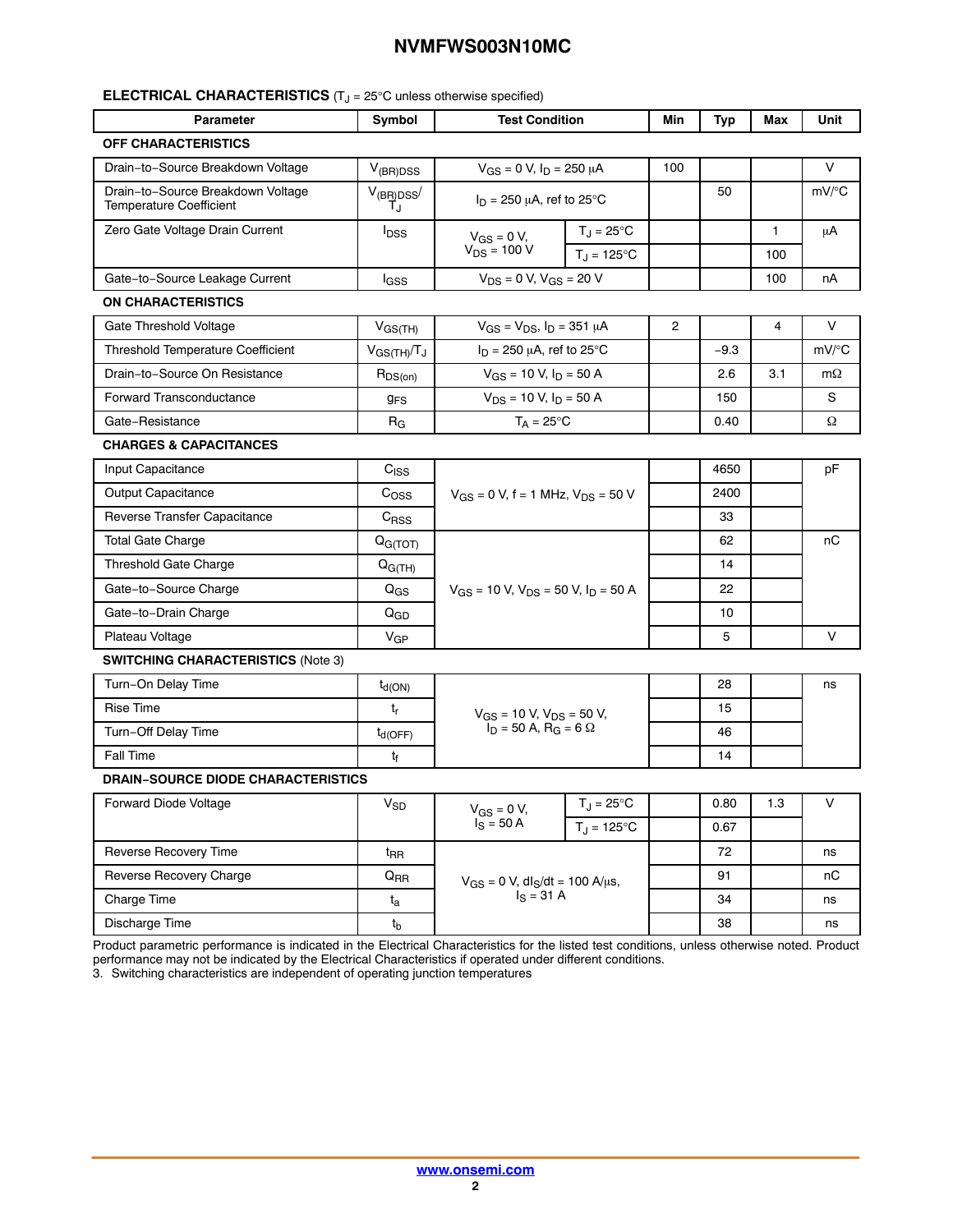#### **TYPICAL CHARACTERISTICS**

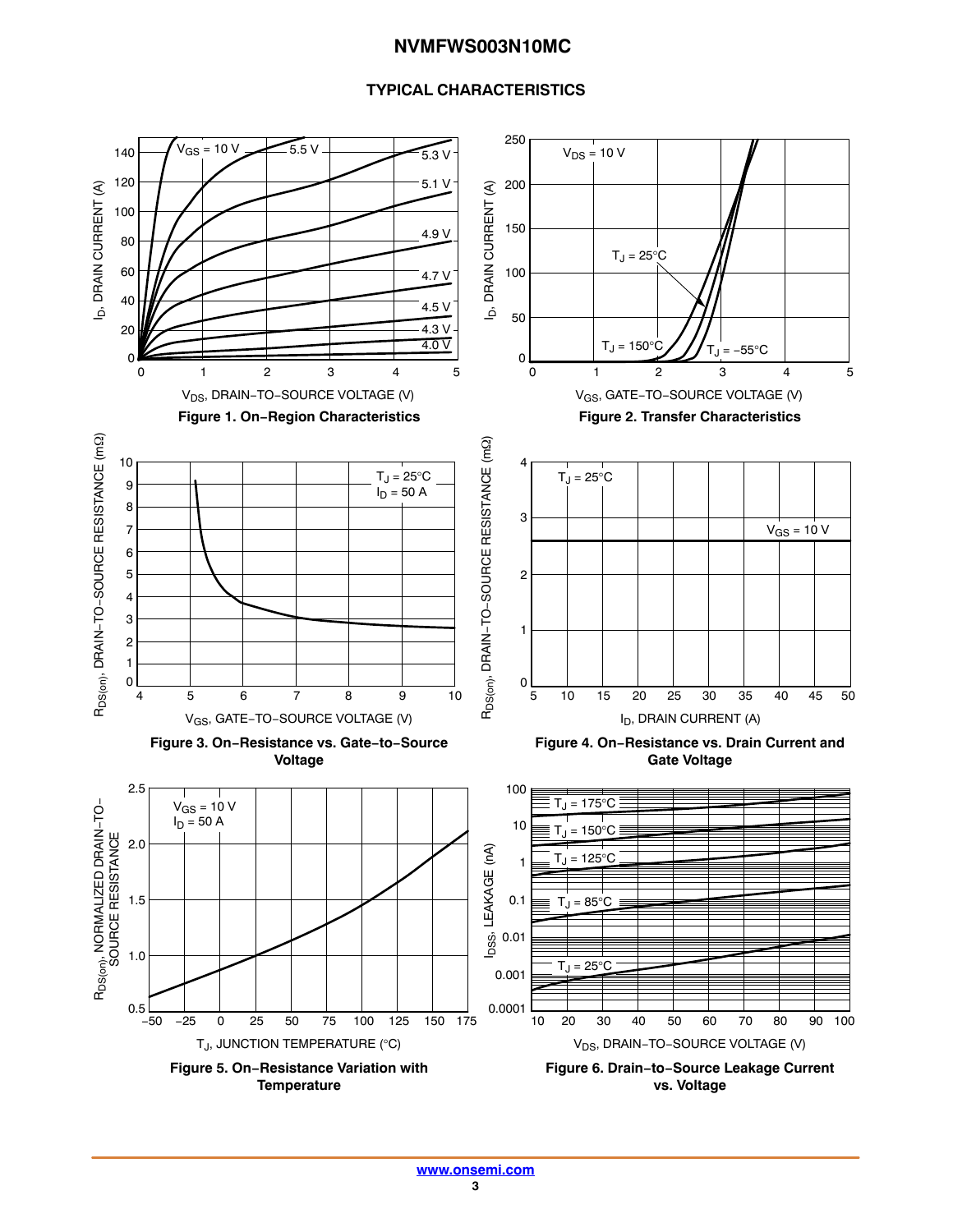#### **TYPICAL CHARACTERISTICS**

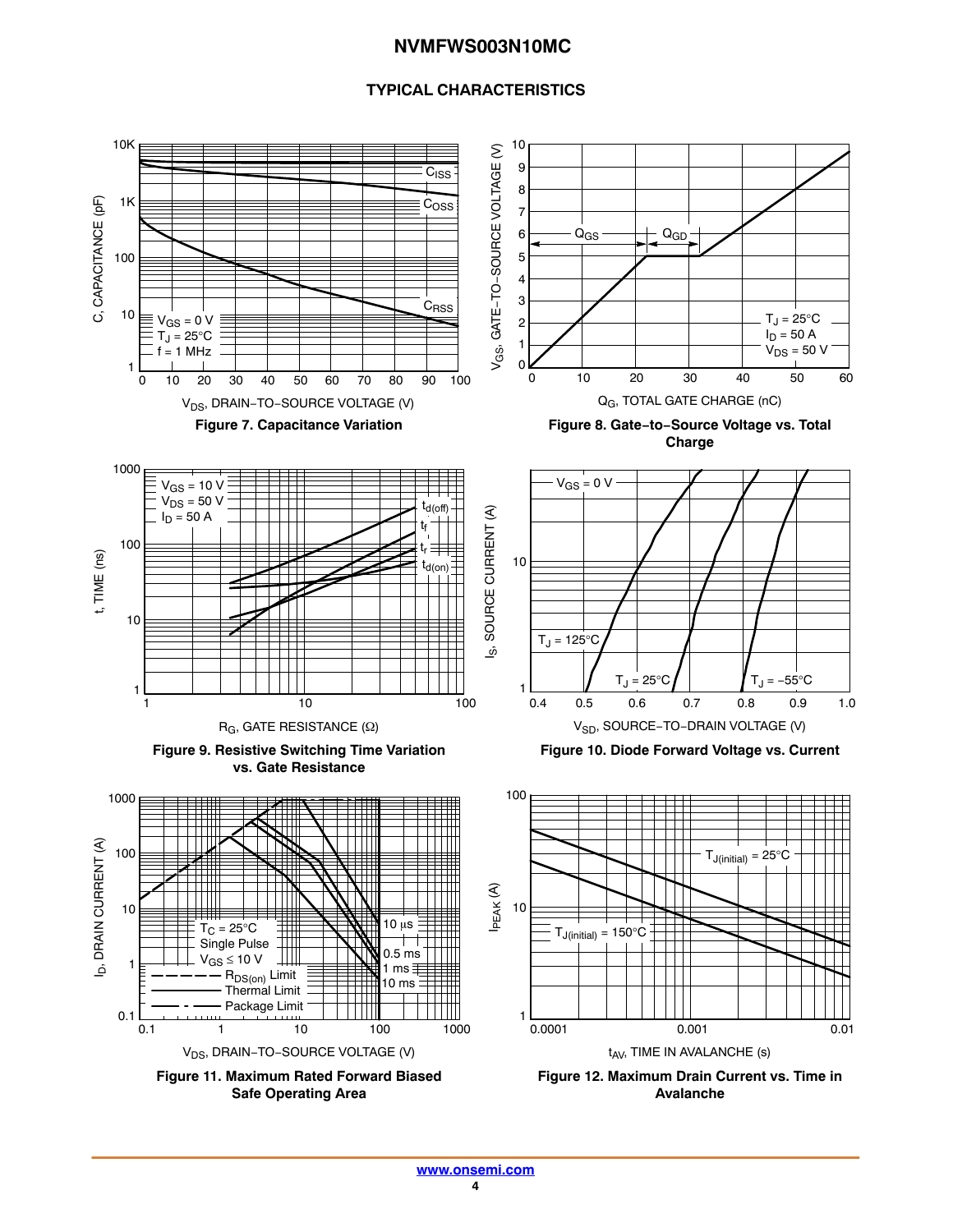#### **TYPICAL CHARACTERISTICS**



**Figure 13. Transient Thermal Impedance**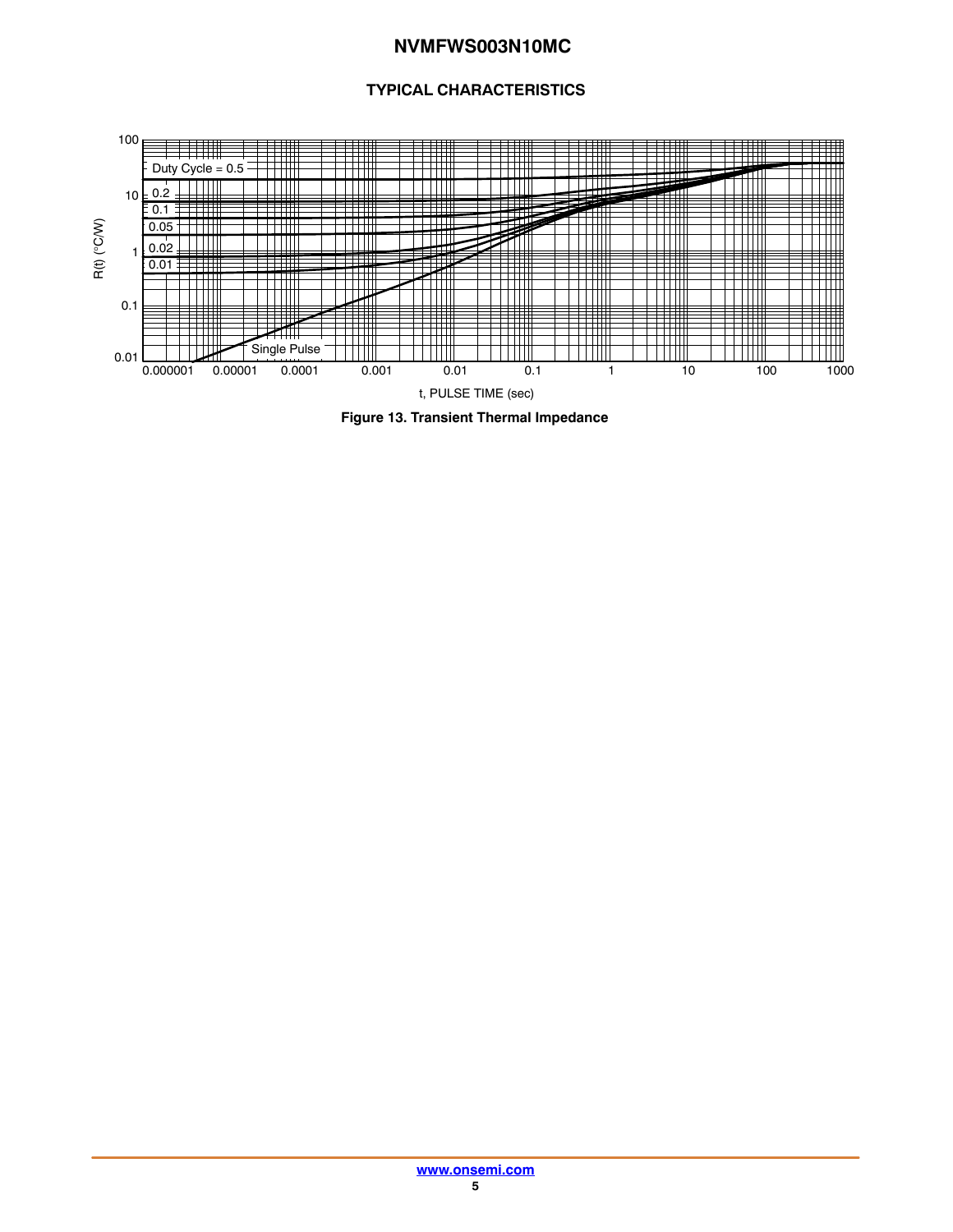#### **PACKAGE DIMENSIONS**